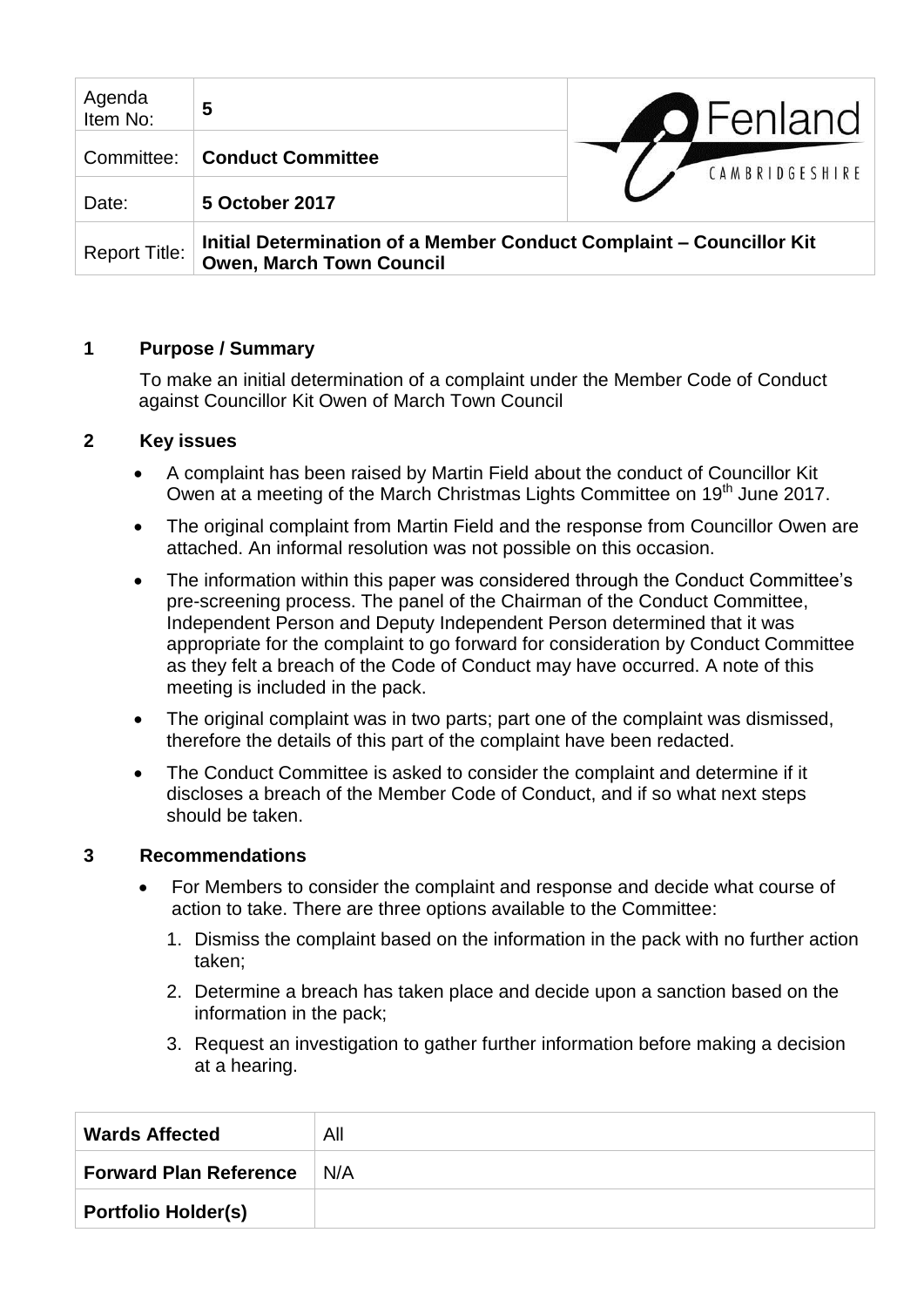| <b>Report Originator(s)</b> | Carol Pilson, Monitoring Officer |
|-----------------------------|----------------------------------|
| <b>Contact Officer(s)</b>   | Carol Pilson, Monitoring Officer |
| <b>Background Paper(s)</b>  | <b>Member Code of Conduct</b>    |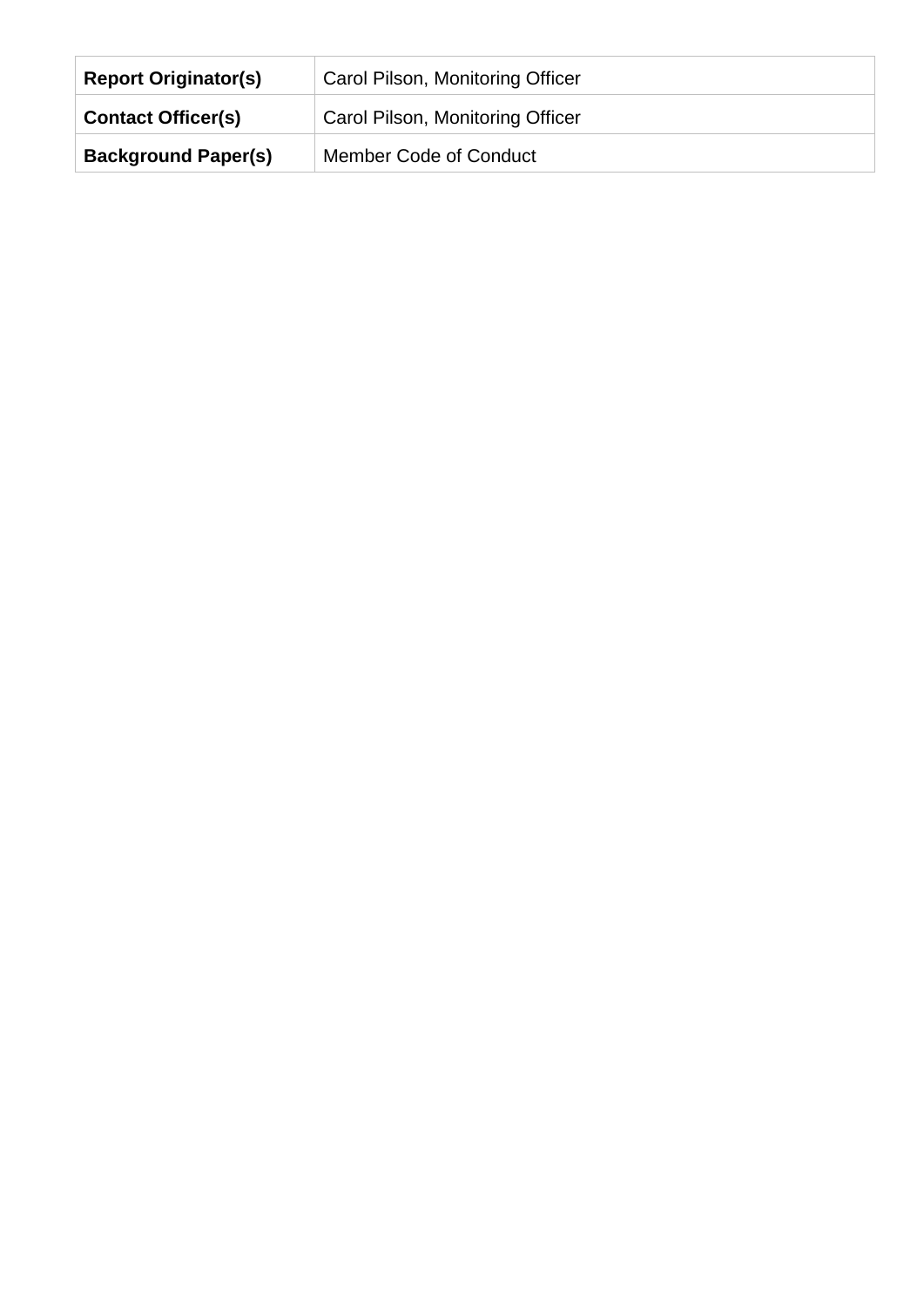### **1. Background / introduction**

- **1.1** Martin Field submitted a complaint about the conduct of Councillor Owen on the 17<sup>th</sup> July 2017. This related to Councillor Owen's conduct at a meeting of March Christmas Lights Committee on 19<sup>th</sup> June 2017 during which Martin Field states that Councillor Owen made a remark of a racist nature. Councillor Owen disputes making these comments. As with all complaints, it was attempted to resolve this matter informally, however this was not possible on this occasion.
- **1.2**The complaint has been considered through the pre-screening process conducted by the Chairman, Independent Person and Deputy Independent Person on the 25th August 2017. Following an extensive discussion, their decision was that a breach of the Code of Conduct may have occurred, and they have therefore referred the complaint to the Conduct Committee.

# **2. Considerations**

- **2.1**Members must consider the complaint against the Member Code of Conduct.
- **2.2** Members must consider that the Member who is subject to the complaint (Councillor Owen) was acting in their capacity as a Councillor for the Code of Conduct to apply.
- **2.3**Members are able to make an initial determination at today's Committee meeting based on the information within the report.
- **2.4**If Members do not consider there is a breach of the Code of Conduct or that there is no reasonable prospect of any breach being disclosed or that the complaint does not merit further investigation or that the investigation would not disclose new information then no further action is taken in respect of the complaint save for notifying the Member and the complainant.
- **2.5**If Members are minded to make a decision today based on the information held in the agenda pack that a breach of the Code of Conduct has occurred then the following sanctions are open to the Committee as set out in the Council's Constitution:
	- Formal letter of reprimand;
	- Motion of censure at the Conduct Committee:
	- Recommendation to Full Council (or the Town or Parish Council) for a motion of censure;
	- Formal request to the Members Group Leader for their removal from Committee(s);
	- Offer additional training for the Member;
	- Withdraw facilities (or recommend to the Town or Parish Council) that facilities such as computers, email, or internet access be suspended for a period of time;
	- Exclude (or recommend to the Town or Parish Council) the Member from the Council's offices or other premises or restrict access to certain officers; excepting access as necessary for the attendance at meetings of the Council, Committees or Sub-Committees;
	- Publication of formal notification of breach in a newspaper circulating in the area.
- **2.6**Where Members consider that there is a reasonable prospect that a breach of the Code of Conduct has occurred they can give consideration as to whether or not there should be an investigation of the complaint where further evidence or detail can be sought.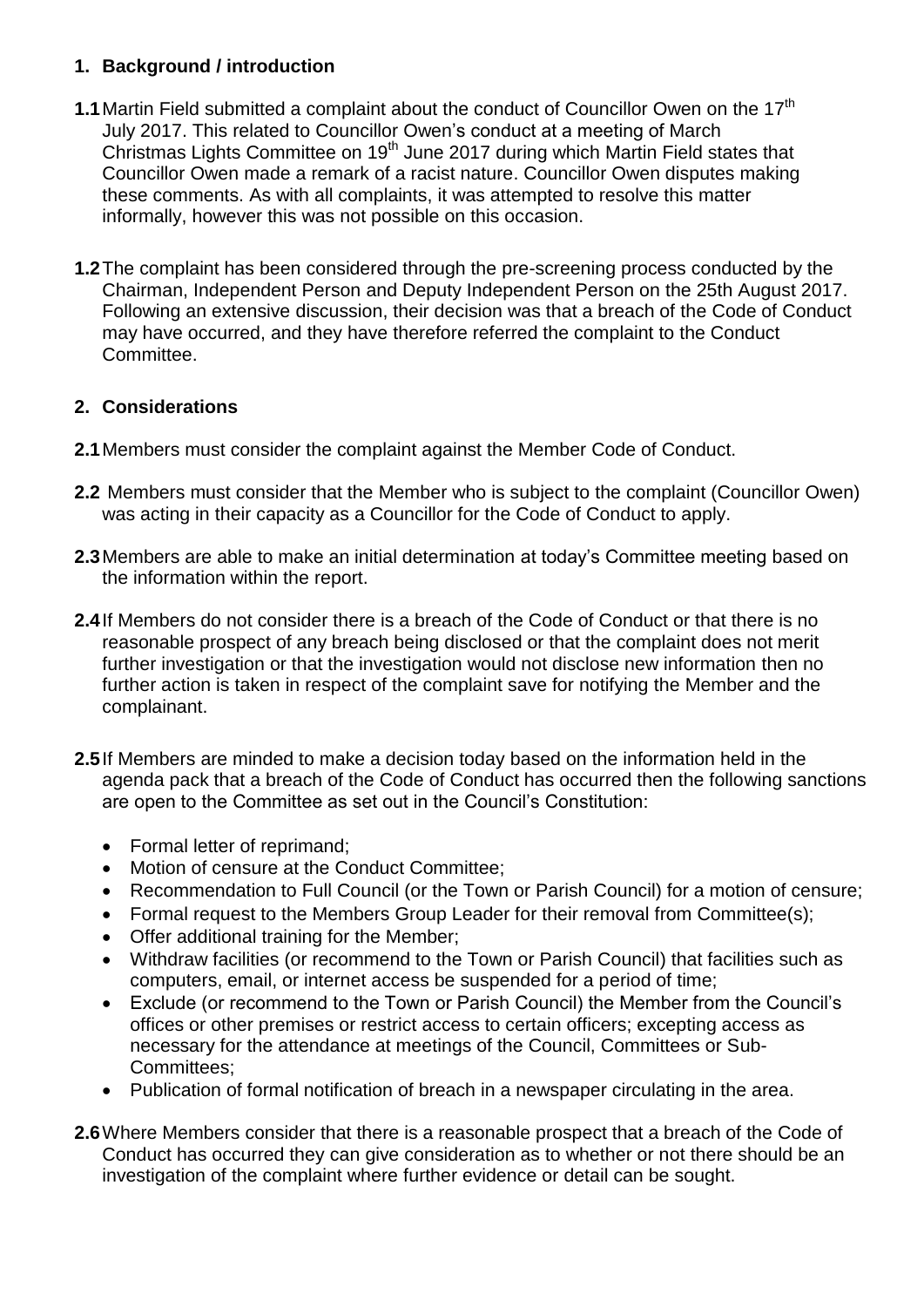- **2.7**Members should consider the following points in determining whether an investigation should occur:
	- Has the Complaint already been investigated, or is it already the subject of investigation?
	- Is the Complaint more appropriately dealt with through another regulatory channel?
	- Is the complaint about something which happened so long ago that there would be little benefit in taking action now?
	- Is the complaint too trivial to warrant further action?
	- Does the complaint appear to be malicious or simply tit for tat?
- **2.8**Where Members consider that an investigation is appropriate the Monitoring Officer, in consultation with the Chairman of the Committee and the Independent Person will define the scope of an investigation and be asked to make suitable arrangements for such an investigation to be carried out.
- **2.9**Members are asked to give any particular comments on the scope or direction of the investigation if necessary.

#### **3. Recommendations**

- For Members to consider the complaint and response and decide what course of action to take. There are three options available to the Committee:
	- 1. Dismiss the complaint based on the information in the pack with no further action taken;
	- 2. Determine a breach has taken place and decide upon a sanction based on the information in the pack;
	- 3. Request an investigation to gather further information before making a decision at a hearing.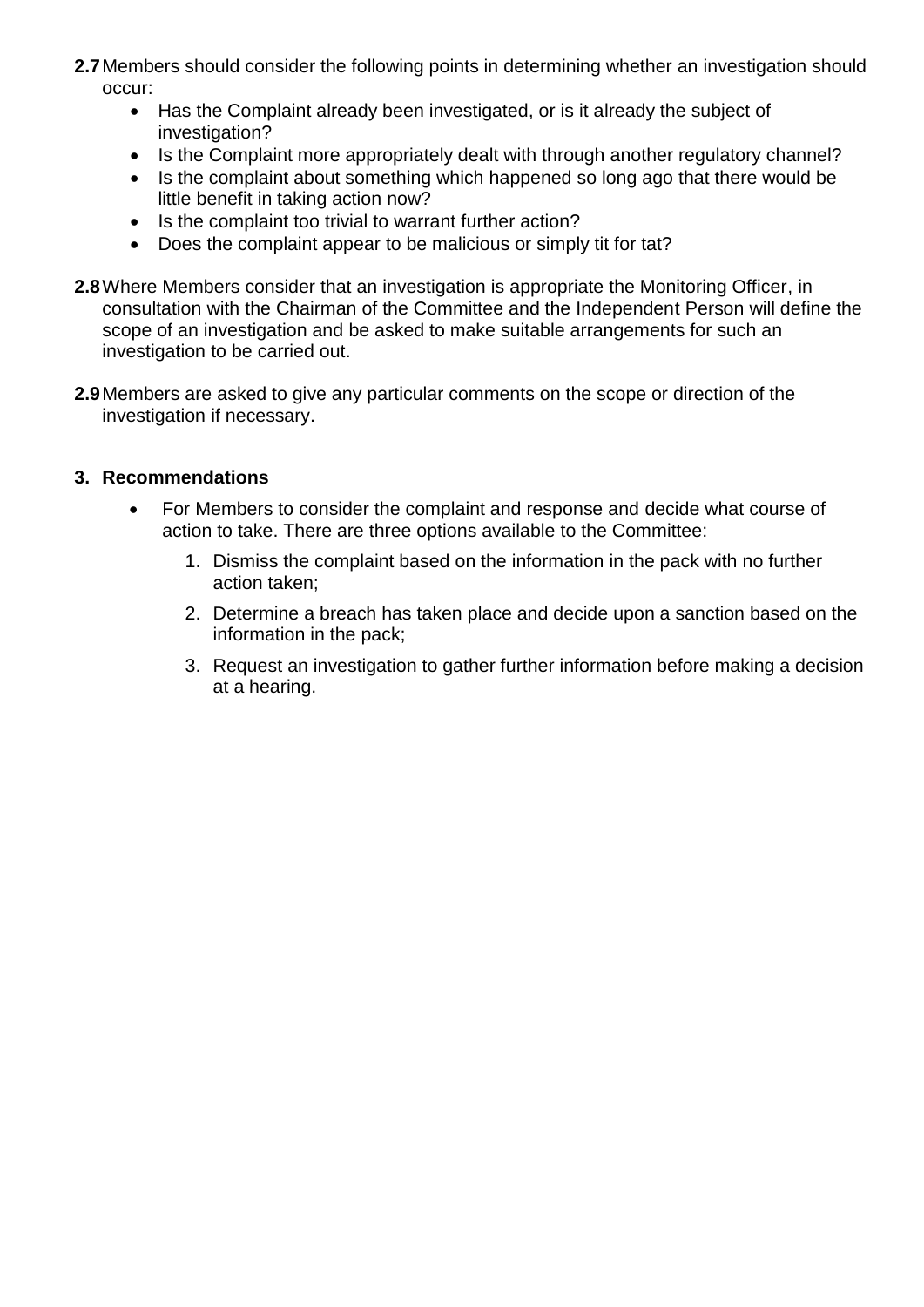# **Document 1 - Complaint regarding Councillor Kit Owen from Martin Field**

My complaint about Councillor Kit Owen is that he has brought himself and the Town Council into disrepute by behaving in a  $\Box$  racist way at a public meeting.



Later during the meeting, it was being discussed who should be providing the refreshments for those helping out at the Christmas Lights switch on. Various suggestions had been made then Kit said "We should ask a Muslim because they all have sharp knives." No other reference had been made to knives or Muslims at the meeting. He has muttered such things under his breath before at council meeting and I have questioned him about it before.

I immediately challenged him and told him he was being deeply offensive. He said "Oh, I'm sorry, but who have I offended?" I told him "Humanity". His apology was clearly not entirely whole hearted and an apology is of no use if he does not intend to change his behaviour. Later after the meeting was over he said "I'm clearly not going to be allowed to have any fun with you around" which suggests that he considers racism simply to be "fun."

After the meeting a member of the committee, not a councillor, caught up with me as I was leaving and thanked me for challenging Kit over this. "He has been getting away with behaving like that for too long" he told me.

At the town council meeting where I raised this behaviour, expecting him to be admonished for his behaviour, he once again behaved as though I was simply spoiling his fun. Although he repeated an apology, and a note was added to the minutes that "all councillors were reminded not to be racist or sexist" ( who would have thought such a thing needed to be stated?), he has made no commitment to not behave like this again. I am concerned that he will bring the council into disrepute again.

I believe he has breached the Council's Code of Conduct in regards to the following Clauses

- *3. General obligations*
- *3.1. You must treat others with respect.*
- *3.2. You must not:-*
- *(a) do anything, which may cause the Authority to breach UK equalities*

*legislation.* 

 *(e) conduct yourself in a manner, which could reasonably be regarded as* 

*bringing your office or authority into disrepute.* 

My concern is that he has brought the Council into disrepute with his behaviour, not just within a council meeting in front of other councillors but in front of members of the public. Furthermore, if he holds these attitudes about Muslims and shares them in a public forum, then his decision making when Muslims are involved in the process or outcome is compromised. We live in a diverse community whether he likes it or not, and he is supposed to represent everyone, no matter their **their** ethnicity, equally.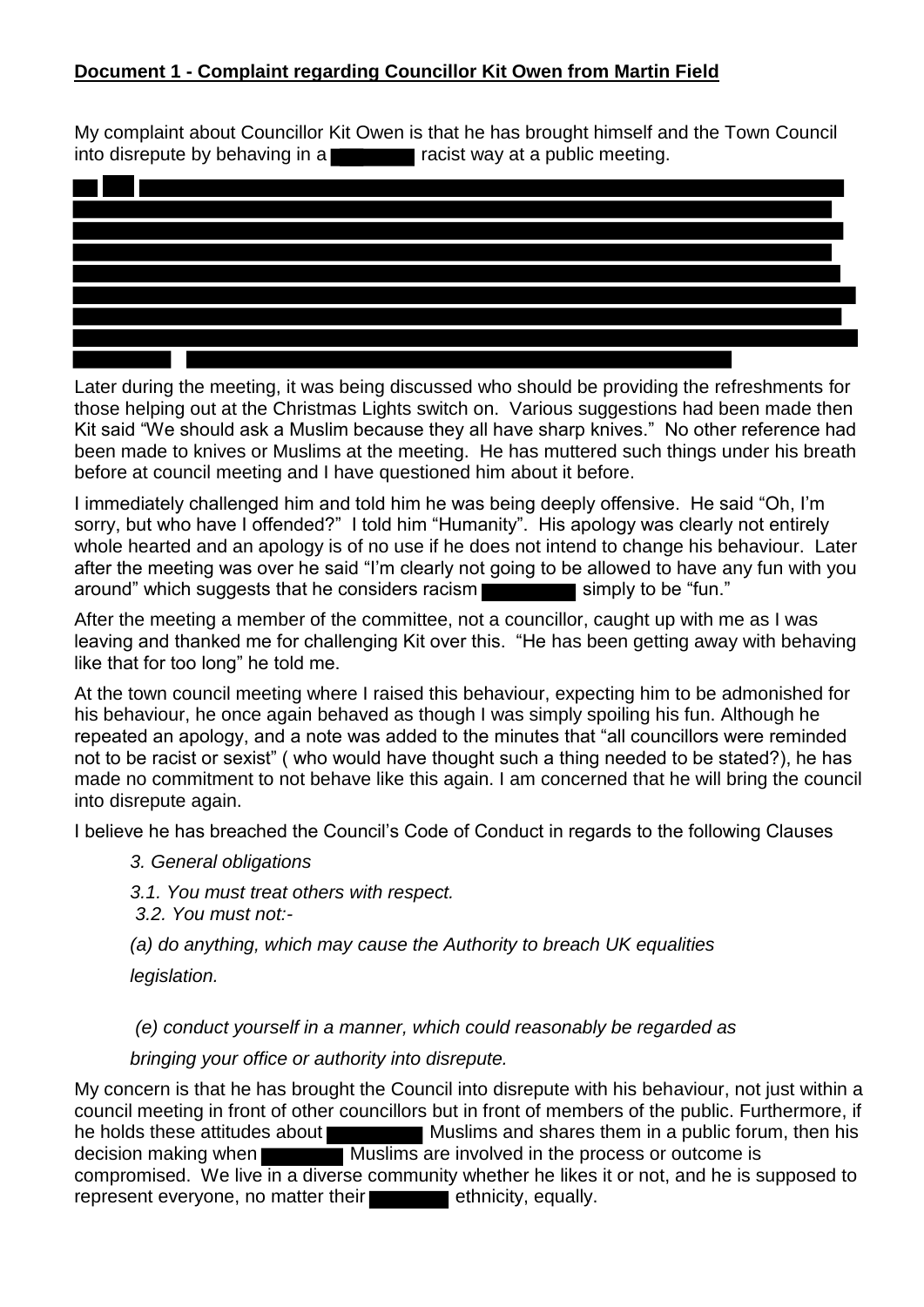I believe that, at the very least, as a consequence of his actions he should make a public statement to this effect; that he has considered his behaviour, agrees that it was unacceptable and undertakes not to make racist, or otherwise offensive comments again whilst he is a councillor, on any occasion where he is a public representative. He could do this at a meeting of the Town Council where it should be an agenda item and minuted so there is a record to which he can be held to account should he behave in this way again.

I hope that you will seriously consider my complaint, which is not one I have made lightly.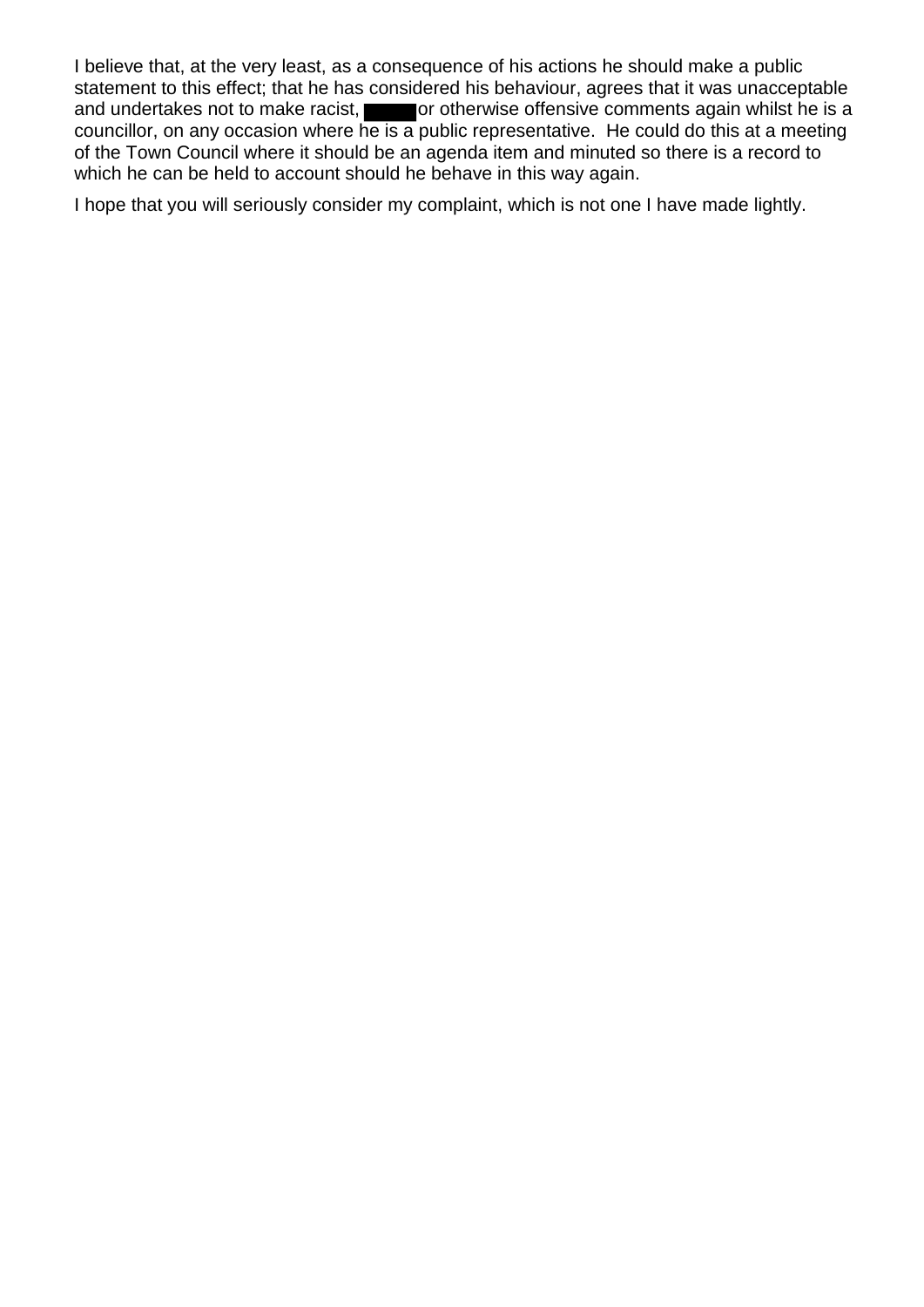# **Document 2 – Cllr Owen response to Martin Field complaint**

1st August 2017

Dear Carol,

I am very disappointed that I am having to respond to what I believe is a vexatious and politically-motivated complaint.

However, I will respond in the two parts as follows:

2. With the second point, I have to query Councillor Field's version of events. I concur that he raised the matter at the 3rd July 2017 Main Council Meeting. However, his story varied during the telling thereof. When questioned by Councillor Jan French about the incident, two major points arose:

a. Councillor Field would not state the words he was offended by.

b. Councillor Field stated that the words were made outside of the meeting and not during the meeting.

Because of these anomalies, witnessed by nine other Councillors (Jan and myself excluded), the Town Clerk stated that he could not minute the complaint but would, at Councillor Field's request, merely remind Councillors that they should not make racist or sexist remarks.

At that meeting, I did apologise to him if I had offended him in any way, although I also added that I didn't know how I had offended him if he would not repeat what I was supposed to have said.

It appears that Councillor Field is now stating that the incident, which I contest, took place within the meeting. How can he state at a Main Town Council Meeting that the comment was made outside of a meeting and yet lodge a complaint to Fenland District Council claiming the opposite? His accurate recollection of the event has, at the very least, to be called into question.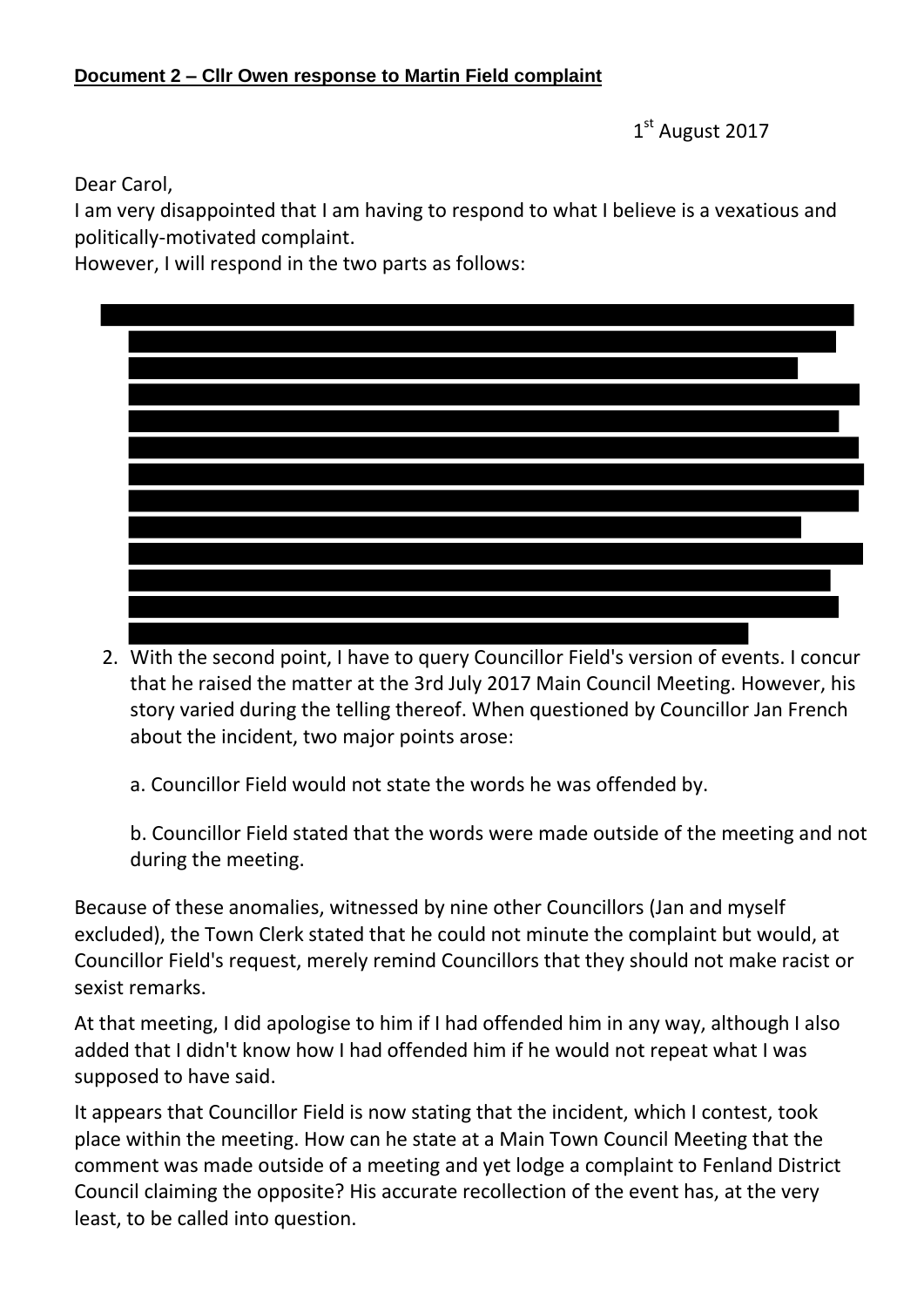All Councillors that I have spoken to concerning this matter back my version of events and, therefore, I believe that these complaints should be thrown out forthwith.

Kind regards,

Kit Owen (Cllr.)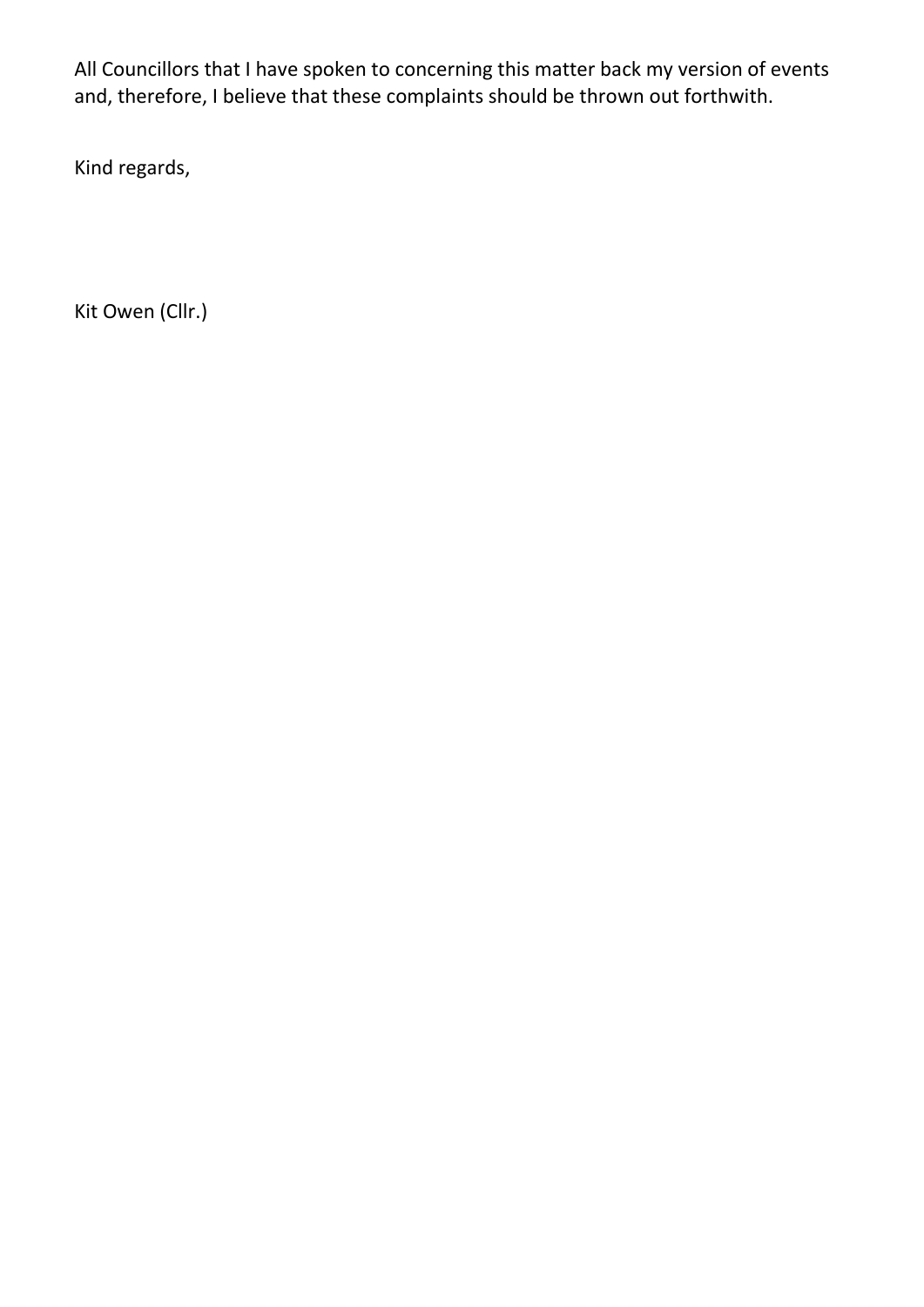2<sup>nd</sup> August 2017

Dear Carol,

I thought I had been crystal clear in my previous response.

The penultimate paragraph of my last correspondence states, and I quote, "It appears that Councillor Field is now stating that the incident, **which I contest**, took place within the meeting".

In my opinion, the phrase "which I contest" means that I do not agree with the claim made by Councillor Field and I will contest / dispute / argue against / disagree with his assertions concerning the purported statement made.

Additionally, and more importantly, he has publicly declared at the Main March Town Council Meeting of 3<sup>rd</sup> July 2017 that this disputed statement was made outside of a Christmas Lights Sub-Committee Meeting of  $19<sup>th</sup>$  June 2017, whereas he has now completely changed the story in his complaint to you. If you require proof or clarification on this point, I am certain that other Councillors or the Town Clerk can confirm that Councillor Field did make this admission at the 3<sup>rd</sup> July 2017 Main March Town Council Meeting.

If he is so blatantly incorrect in one part of his complaint, how can there be any credence given to any of it?

Kind regards,

Kit Owen (Cllr.)